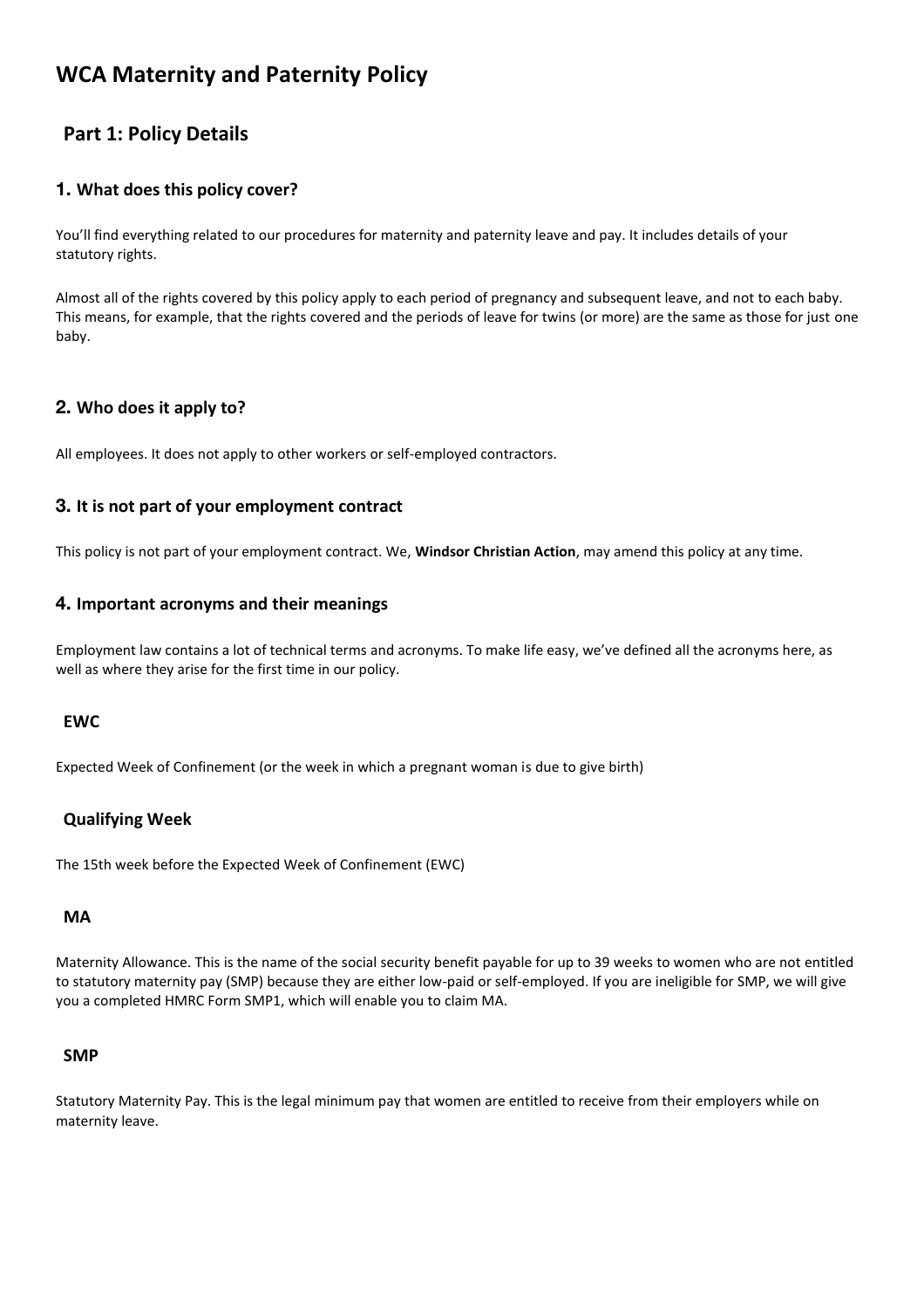## **KIT days**

'Keeping In Touch' days. The days where those on leave can come into the office and get themselves up to speed with what has been happening at work and can start to prepare for their return

## **Part 2: Pregnancy**

## **1. Informing us of your pregnancy**

You are not obliged to tell us that you are pregnant before the end of your Qualifying Week. We do, however, encourage all pregnant employees to tell us as early as they feel able to. The sooner we are aware, the earlier and better we are able to provide appropriate support to those employees, in terms of ensuring their comfort, appropriate workload allocations, assessing and acting on any additional health and safety needs and helping to manage their absence and any work-schedule anxieties around check-ups and scans, etc.

To be eligible for maternity leave and Statutory Maternity Pay (SMP), pregnant employees must give **Jane Deakin, Secretary**, **WCA**, written confirmation of the following key information, before the end of their Qualifying Week, (which is the 15th week before the Expected Week of Confinement (EWC)):

a. Confirmation that you are pregnant. A copy of your form MATB1 (also commonly known as the Maternity Certificate)

will suffice. This is the form that your midwife or doctor will sign and provide to you at the first antenatal appointment after your 20-week scan. Alternatively, you can obtain a copy from your doctor. This form contains the confirmed date you are expected to give birth. You should provide this form to us as soon as possible after you receive it.

- b. The week the baby is due; and
- c. Your proposed maternity leave start date
- d. That you intend to start claiming your SMP.

In return for you supplying this information, we will reply normally within 28 days setting out when your full maternity leave will end. Failure to give adequate notice will be disregarded if it was not reasonably practicable for you to notify us correctly and in time – for example, because you failed to realise that you were pregnant, or you only started working for us after notification was due. In such cases, you should notify us as soon as reasonably practicable, i.e. when you find out that you are pregnant or start work.

You may change your start date (c) – but if you want to bring it forward, you must give at least 28 days' notice before your new start date.

If you want to take your original start date back, you must give at least 28 days' notice before the original start date. You may

further vary the start date using the same procedure, but you must notify each change in writing.

## **2. Attending scans and antenatal appointments - mothers**

Pregnant employees are entitled to paid time off for antenatal appointments and they may attend these appointments during working hours.

Any appointments must have been arranged on the advice of your GP, midwife or health visitor with a nurse or doctor.

Legally, you are only entitled to 6.5 hours off work for each appointment (which includes travelling and waiting time); but if you need more time, please discuss it with us.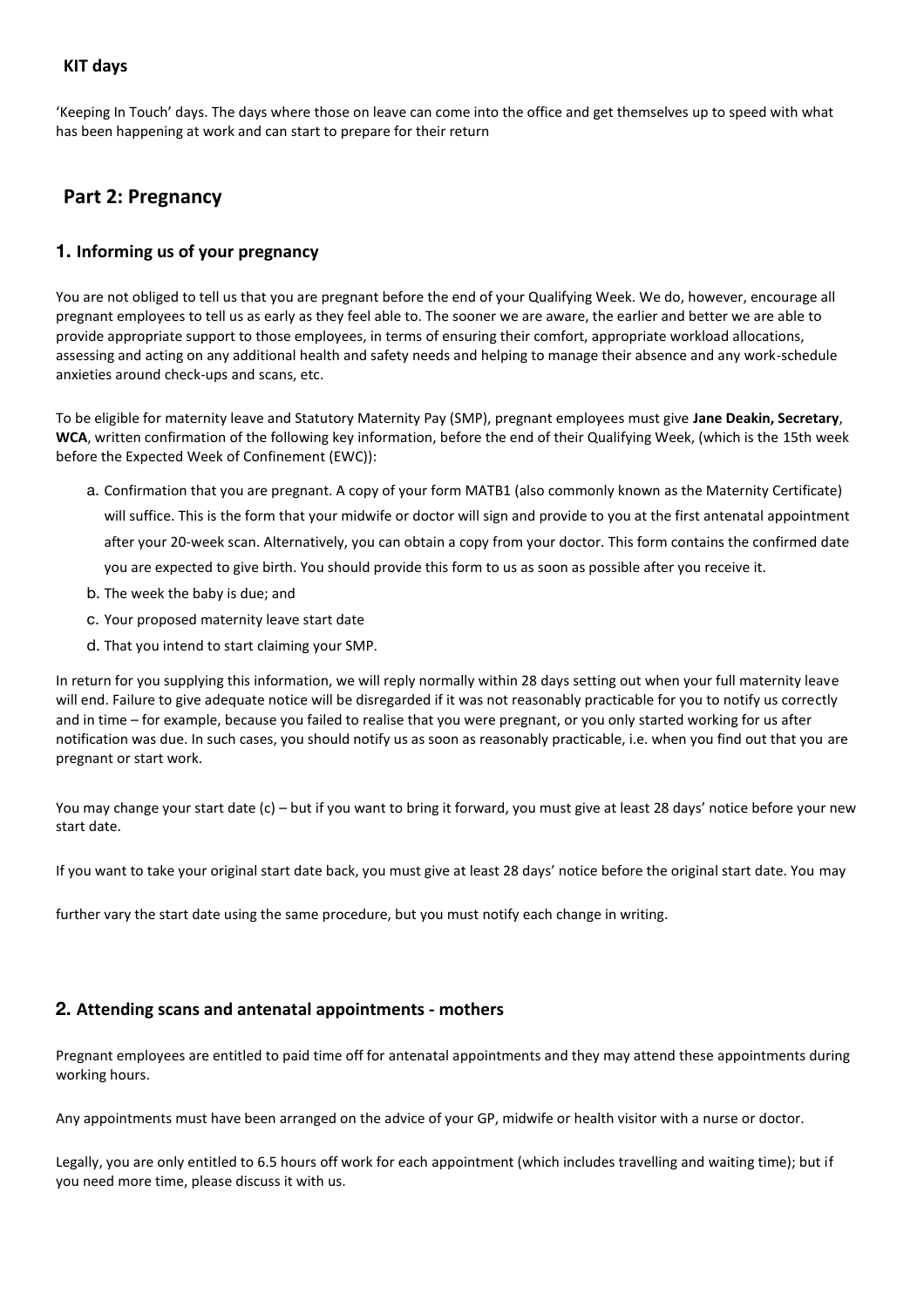We are allowed to ask you to provide us with as much notice of these appointments as you're able to give so that we can make appropriate arrangements for cover in your absence and help to support you in making these appointments on time. We are entitled to ask to see confirmation of any such appointments.

We are entitled to ask you to produce a certificate from your GP, midwife or health visitor for the second and subsequent appointments confirming your pregnancy and an appointment card verifying the nature of the appointment.

## **3. Attending scans and antenatal appointments – 'qualifying relationship partners'**

If you are:

- a. The baby's father
- b. The pregnant woman's spouse, or
- c. The pregnant woman's partner

you have what is known as a '**qualifying relationship'** with the pregnant woman or the unborn child.

This means that you are entitled to unpaid time off to accompany the pregnant mother to a maximum of **two** antenatal appointments per pregnancy. The same entitlement applies if you are having the child by a surrogate mother.

You must give us as much notice as possible of these appointments.

Time off to attend any further appointments must be requested as time off for holiday (which will be managed in the usual way - as laid out in our Holiday policy) or unpaid leave, which must still be authorised by **Jane Deakin, Secretary WCA.**

We are entitled to ask you to provide us with evidence, in the form of a signed statement, setting out the date and time of each antenatal appointment. Your statement must also confirm that:

- a. You are in a relevant 'qualifying relationship' with the mother (and you will need to specify which type (father, spouse, partner)
- b. The purpose of the leave is exclusively to accompany the mother to her antenatal appointment
- c. The mother needs to attend the appointment, which has been organised, in the normal course of pregnancy checkups, with a doctor or midwife.

## **4. Health and safety at work**

Some types of job may pose a potential risk to an employee's health and safety during her pregnancy.

If your job is identified as one which may carry such risks, we will notify you and you can rest assured that we will take all reasonable measures to eliminate those risks.

If you have any concerns about your health and safety, you should speak to **Jane Deakin**.

## **Part 3: Maternity leave**

### **Your entitlement to maternity leave**

However long you have worked for the business, and regardless of the number of hours that you typically work, you may take up to 52 weeks of maternity leave made up as follows: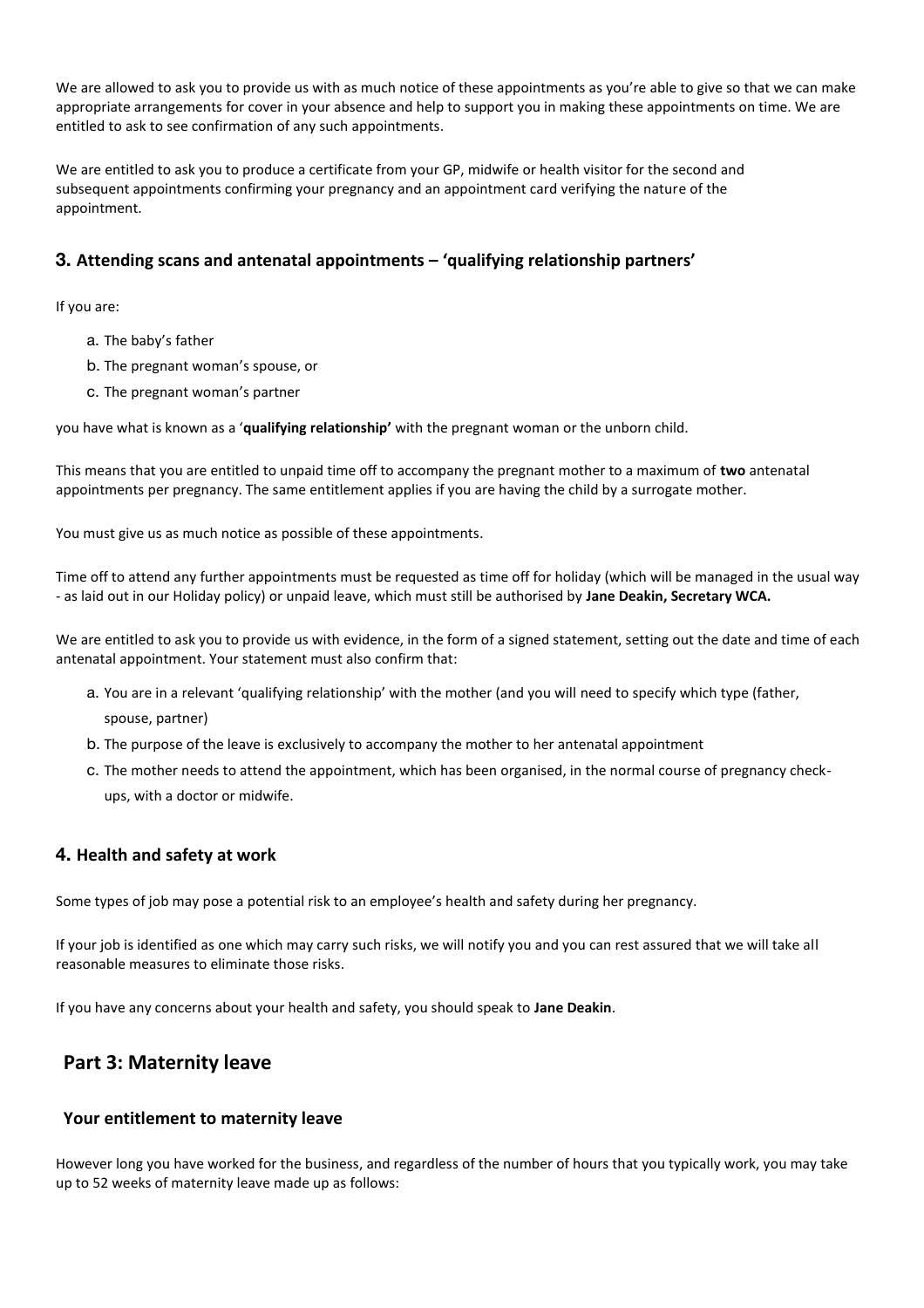- a. 26 weeks of what's called 'ordinary' maternity leave (OML), and
- b. 26 weeks of 'additional' maternity leave (AML).

Your rights during the AML are different from those during OML and this is explained in more detail in this section.

Note that your entitlement to take maternity leave is not the same as your right to receive maternity pay. We've explained more about this in the maternity pay section below.

### **Start date**

The earliest you can start your maternity leave is 11 weeks before your EWC (remember this is the Expected Week of Confinement, or the week in which your baby is due).

You can start your maternity leave any time within those 11 weeks.,

As explained above, mothers can change their start dates. If you decide to change the start date after you have given us the usual notification (according to the pregnancy notification procedure set out above), you must let us know in writing at least 28 days before the earlier of the original or the revised start date.

Your maternity leave may start earlier than the date you first identified to us, if:

- a. you need to take time off work, for pregnancy-related reasons, at any time in the four weeks leading up to your EWC, or
- b. if your baby is born prematurely. The latest day that leave can begin is on the day after your baby is born.

Don't worry if this happens – this is not unusual. All you need to do in these circumstances is to inform us (ideally in writing), as soon as you are able, of your need to take leave earlier, or of the baby's unexpectedly early arrival. We will then provide you with the paperwork to record the official start date within 28 days.

### **End date**

We will calculate this for you and we will confirm your latest return date to you in writing within 28 days of you notifying us that you are pregnant.

This will be the date that you must return to work if you take up your full maternity leave entitlement.

Of course, you do not have to take your full entitlement (and we cover your entitlement and arrangements for returning to work in more detail below). However, by law, you are not allowed to return to work within 2 weeks of your baby being born. (This is called 'compulsory maternity leave').

If you change your start date, giving us the 28-day notice required, we will write to you within 28 days of you giving us the new date, to confirm the new date for your maternity leave to end (assuming you take your full entitlement).

#### **Pay - are you entitled to it?**

Not everyone is entitled to SMP. To be eligible for SMP:

- a. You must have been employed by Windsor Christian Action
- b. for at least 26 weeks by the end of your Qualifying Week. In essence, this means you should have been one of our employees for just over nine months by the time the baby is due
- c. Your average weekly earnings must be at or above the National Insurance Lower Earnings Limit (We calculate average weekly earnings on the basis of your earnings in the eight weeks that end with your Qualifying Week.)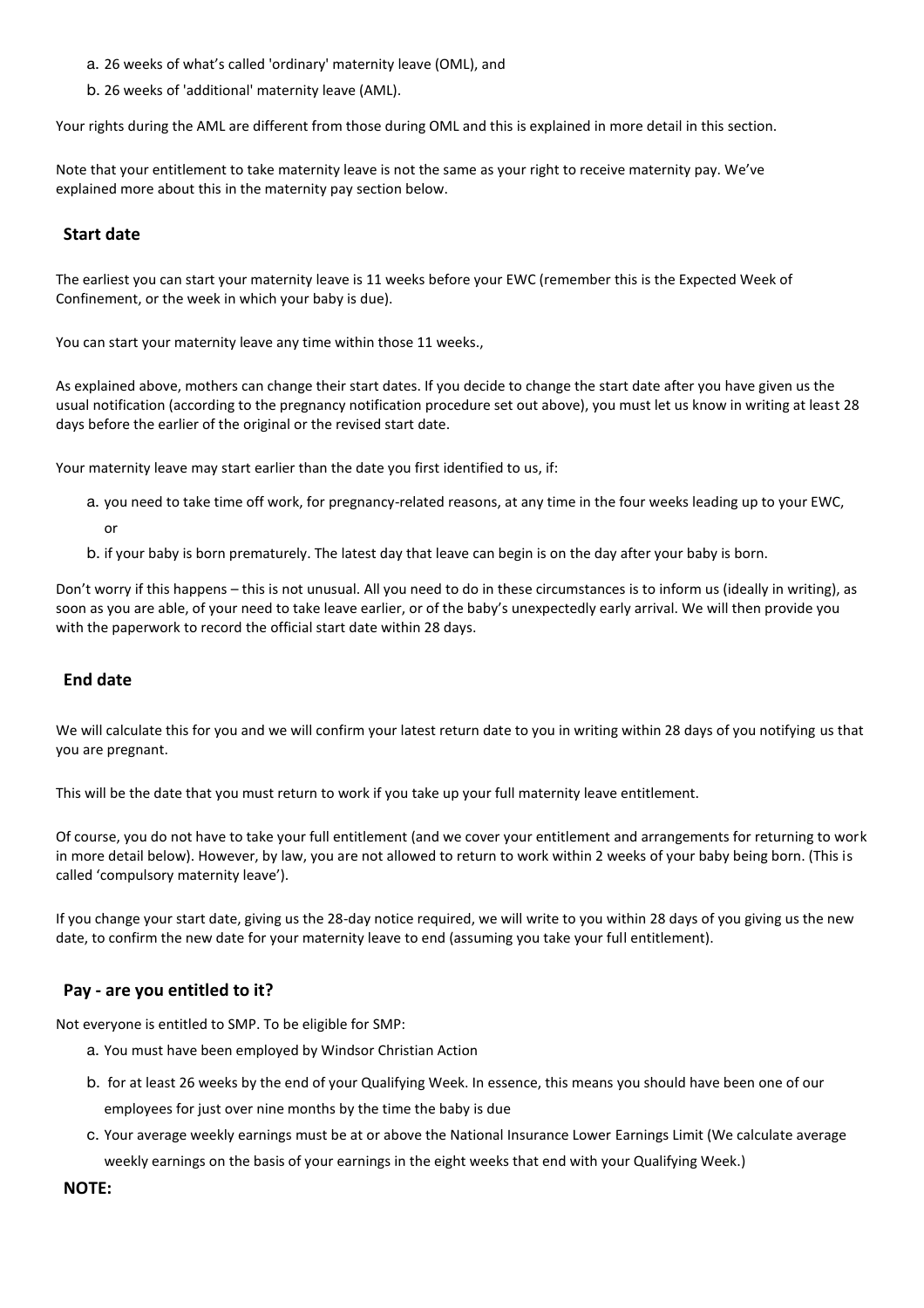You must give at least 28 days' notice that you intend to claim SMP (or as much notice as possible), and you must still be pregnant or have already had your baby 11 weeks before the EWC (due date).

If you are not eligible for SMP, we will provide you with a completed form (HMRC Form SMP1) to enable you to claim Maternity allowance. You may claim this as soon as you have been pregnant for 26 weeks and payments can start 11 weeks before your baby is due.

You must provide us with medical evidence of the week that baby is due and the actual week of birth no later than the end of the 3 week of the statutory pay period unless we accept there was good reason not to do so.

### **Pay – what do you get?**

We will pay Statutory Maternity Pay **(SMP)** for up to 39 weeks of maternity leave. It is paid at a rate of:

- a. 90% of your average weekly earnings for the first six weeks, and
- b. the standard SMP rate for the remaining 33 weeks.

The standard rate is set by the government, and we will confirm to you how much you will receive. If your average weekly earnings fall below the standard rate, we will pay SMP at 90% of your average weekly earnings for all of your maternity leave. Tax and National Insurance contributions will be deducted in the normal way from your SMP.

## **Employee benefits and accruing holiday entitlement**

All of your contractual benefits (except pay), will continue to be available to you, as usual, while you are on maternity leave. Your pay will differ, as explained below.

You will also continue to accrue holiday entitlement in the normal way. If you are due any holiday before your maternity leave begins, we encourage you to take it where practical.

### **Keeping in touch**

During your maternity leave, we may want to contact you on occasion; for example, so that we can discuss arrangements for your return, ensure that you're kept abreast of new opportunities and/or remind you about training opportunities or ongoing qualification criteria (if relevant).You do not have to consent to this – and if you would rather that we did not make this contact with you, please let us know this in writing.

We will also offer you the choice to attend what are called 'Keeping in Touch' days (**KIT days**). These are up to 10 working days that you can attend while you are on maternity leave, at a rate of pay that we will agree with you before you return to work.

These days may be used to help you ensure you keep a qualification valid, to include you in key meetings, to ensure you don't miss out on training days, appraisals or any consultation meetings.

You are not obliged to attend work on all or any of these KIT days and your decision will not affect your right to maternity leave and/or statutory maternity pay (SMP). These are known as Keeping In Touch days (also known as KIT days).

### **Planning to return to work**

Unless you intend to return to work sooner than your 52 weeks' entitlement, you don't need to tell us when you're coming back. We will already have confirmed your return date with you before you go/went on leave.

If you choose to return earlier than that date, you'll need to give **Jane Deakin** at least 8 weeks' written notice of your intention. If you don't give us this length of notice, we may delay your return to work by up to eight weeks – or until the end of your maternity leave if that's earlier.

If you return to work immediately after your period of 'ordinary maternity leave' expires, (i.e. at the end of the first 6 months of your leave), you are entitled come back to the same job that you had with us before on the same terms and conditions.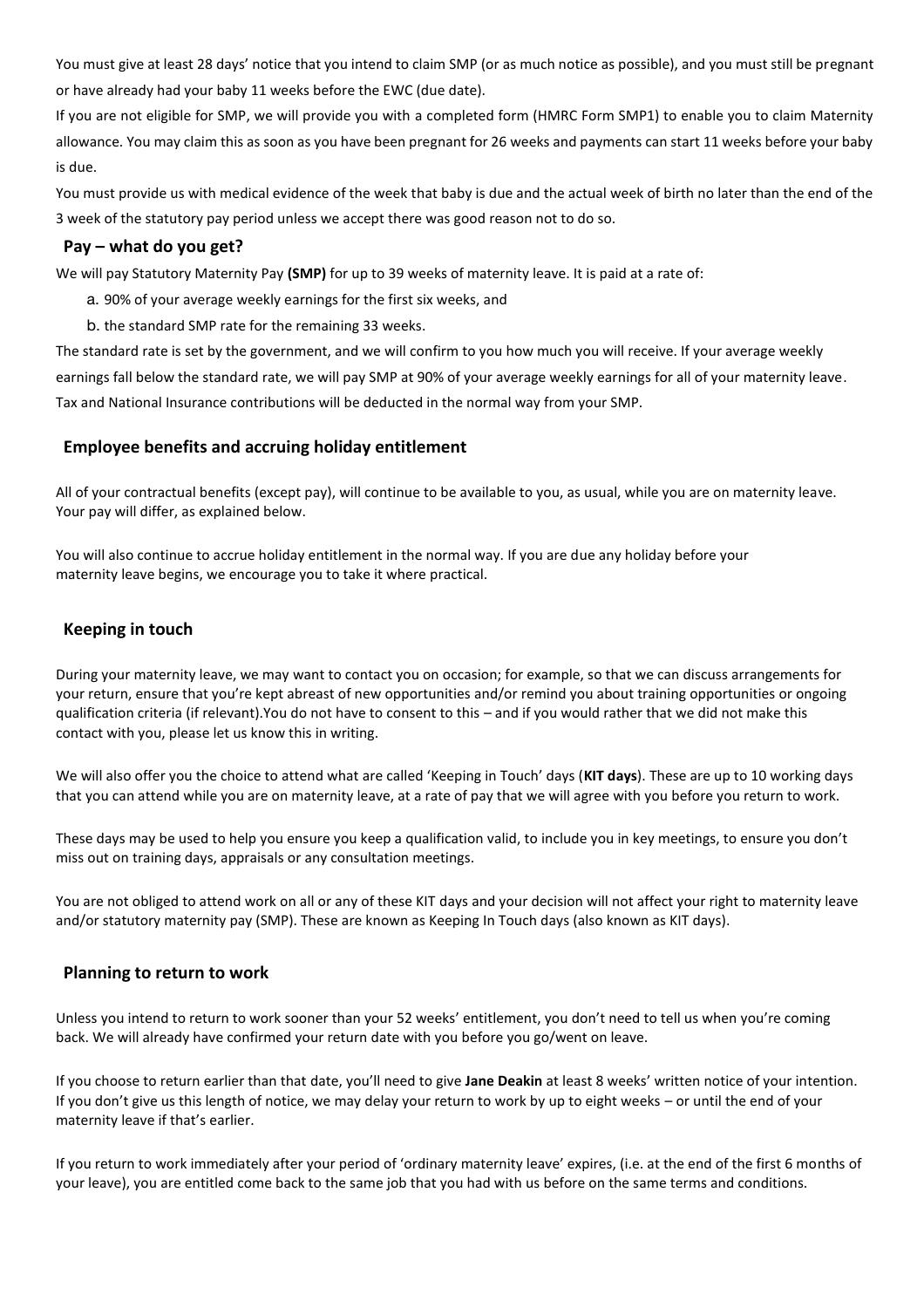If you decide to return after this period, (during months 7-12), we are not obliged to guarantee that your previous role will still be available. Instead, we may offer you a similar job to the one you previously held (which is both suitable and appropriate), if it is not reasonably practical for you to resume the exact same one. Your terms and conditions will be unchanged.

### **If returning to work poses a risk to you**

Some types of job may pose a potential risk to an employee's health and safety as a new mother or because they are breastfeeding.

If your job is identified as one of these roles, we will notify you and you can rest assured that we will take all reasonable measures to eliminate those risks.

If you have any concerns about your health and safety, you should speak to **Jane Deakin.**

### **Deciding not to return to work**

If you decide not to come back to work after your maternity leave ends, you must inform us in writing as soon as possible. Your employment contract contains the directions you must follow when giving us that written notice.

### **Back at work**

We are committed to making your return to work as smooth as possible for you. As soon as you return, **your manager** will meet with you to discuss what has happened in your absence and ensure you're up to date and that you feel included. You will also have the opportunity to talk about other matters, such as breastfeeding**,** or arrangements to enable you to express milk during working hours.

## **Part 4: Paternity leave**

### **Your entitlement to Paternity Leave**

By law, if you are eligible, you can take paternity leave for a maximum of two weeks, after the birth of the child and in order to care for and support the baby and its mother.

## **Eligibility for paternity leave**

To be eligible for paternity leave:

- a. you must have worked for **Windsor Christian Action** for at least 26 weeks by the end of the 15 week before the
	- EWC (due date for the baby), and
- b. you must be one of the following:
	- a. the baby's biological father with main responsibility, together with the mother, for the child's upbringing and welfare, or
	- b. the baby's biological father, with some clearly agreed responsibility for the child's upbringing and welfare, or
	- c. the mother's partner, and you are expected to have the main responsibility, together with the mother, for the child's upbringing and welfare.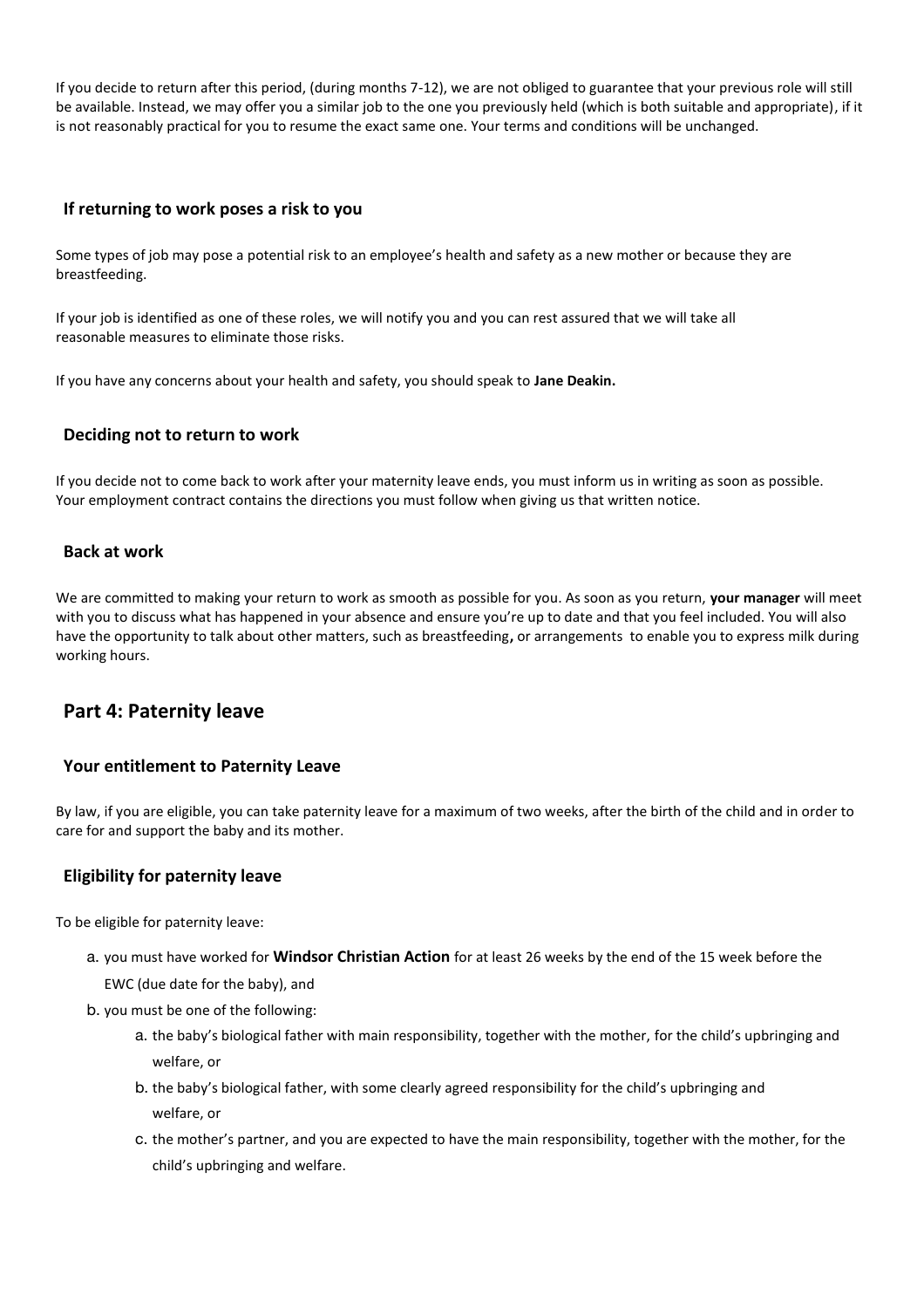We may request that you provide evidence of your paternal status.

### **Requesting paternity leave**

If you qualify for paternity leave and want to request it, you must tell **Jane Deakin**, in writing and by the end of the 15 week before the baby's due date (the Qualifying Week), or as soon as possible:

- a. The EWC (due date)
- b. Whether you would like to take one or two weeks' paternity leave, and
- c. When you would like it to start. (You can change this date by giving us 28 days' notice (or as much as you can)).

### **Start date and how you can take the leave**

Your paternity leave must be taken within 56 days of the birth. If the baby comes early, the time starts running from due date and not from the actual date of its birth.

You do not have to take the full two weeks. However, unless we have expressly agreed to a different arrangement, you can take a single week's paternity leave or two consecutive weeks, but not separate weeks or as odd days.

### **Pay – are you entitled to it during paternity leave?**

By law, you are entitled to what is called 'Statutory Paternity Pay'. This is the lower sum of:

- a. a fixed weekly rate set by the government, or
- b. 90% of your average weekly earnings.

Tax and National Insurance contributions are deducted in the usual way.

## **Benefits and accruing holiday entitlement**

All the terms and conditions not relating to pay in your employment contract will continue to apply during your paternity leave, including the accrual of holiday entitlement.

## **Returning to work after paternity leave**

When you return from paternity leave, you have the right to the same job with the same terms and conditions as you had before your paternity leave began.

## **Part 5: Shared parental leave (ShPL)**

### **What is ShPL?**

Shared Parental Leave is a period of leave which the parents can share as they see fit. It gives you and your partner greater flexibility with childcare arrangements in the first year of the child's life. It allows you both share the statutory maternity leave entitlement between you and potentially to benefit from shared parental pay (SSP – which is described later in this section).

You can take it in blocks of time and if you wish to do so, provided you give us the relevant notices and details of your dates and intentions, you should be able to alternate those blocks between you to balance both time at home and time at work.

## **Your entitlement to ShPL**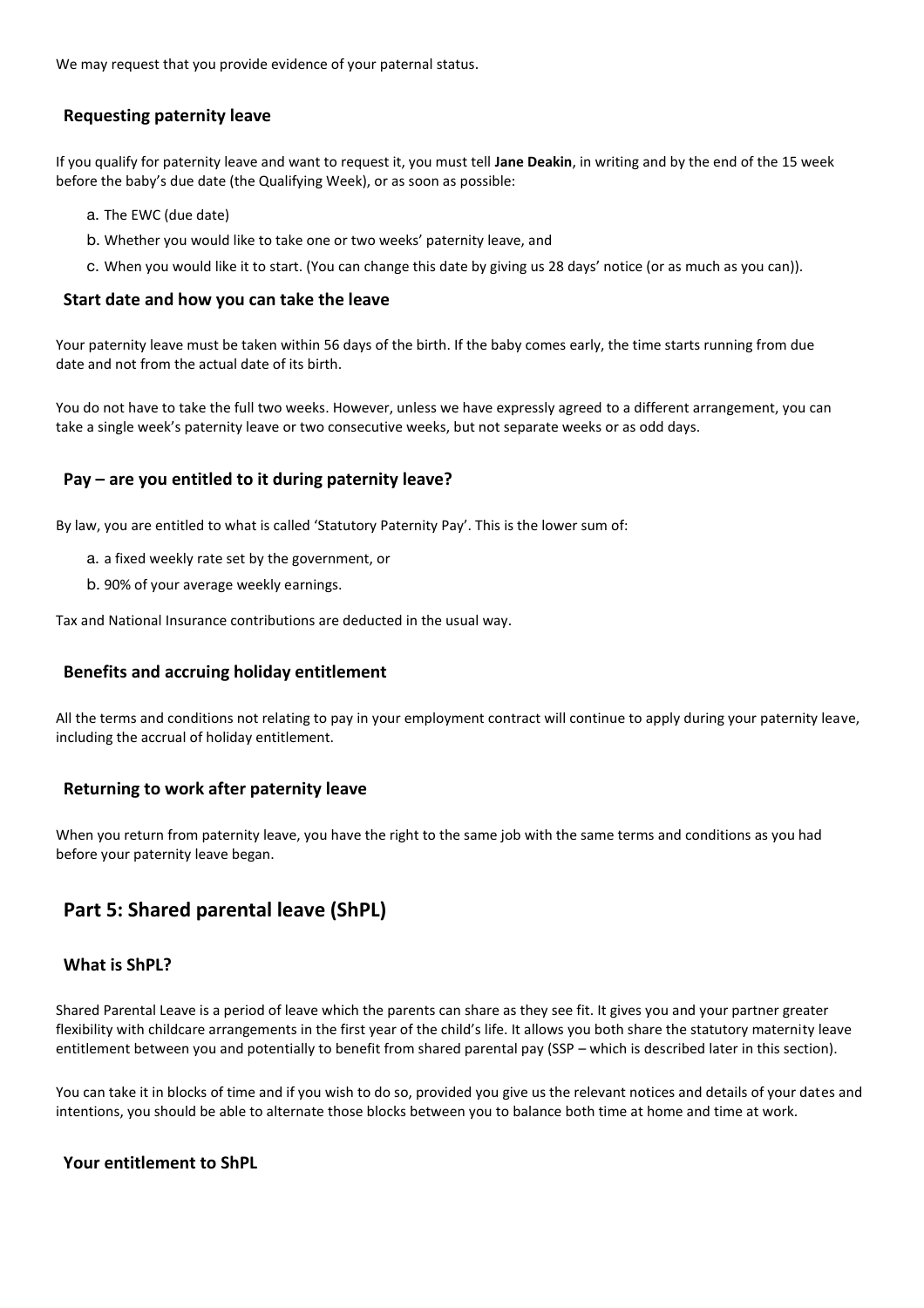Provided that you are both eligible, ShPL enables you to split the 52 weeks of leave to which a mother is entitled between the two of you. But, as a minimum, the mother must take any period of compulsory maternity leave. This means that you could both take time off at the same time, or you could choose to take it consecutively.

The 52 weeks will in fact be reduced by:

- a. The statutory 2 weeks immediately after the birth that the mother is legally obliged to take
- b. Any maternity leave that the mother took before or after the baby was born.

But, the 52 weeks are in addition to the 2 weeks of paternity leave to which the father or partner is legally entitled.

### **Your eligibility for ShPL**

You or your partner may be eligible for ShPL if:

- a. You are the mother and share the main childcare responsibility with the child's father or your partner, OR
- b. You are the father and share the main childcare responsibility with the child's mother; OR
- c. You are the mother's partner and share the main childcare responsibility with the mother in place of the father; AND
- d. You have worked for us for at least 26 continuous weeks by the end of the Qualifying Week and you will still be employed by us before you take ShPL; AND
- e. The other parent:
	- a. has worked at least 26 of the 66 weeks before the EWC (due date) this can be as an employee or selfemployed – and
	- b. had weekly earnings averaging at least £30 during 13 of those weeks; AND
- f. You and the other parent fulfil the notice and other requirements detailed below.

We may also request the following from you:

- a. A copy of your child's birth certificate, or a signed declaration of the date and place of birth (if you have yet to get the birth certificate) and/or
- b. Contact details for the other parent's employer, or a declaration that they do not have an employer. **NOTE:** If your child is adopted, then we are entitled to ask for evidence of the adoption of the child by your spouse/partner (including the name/address of the adoption agency), and a declaration that they have elected to receive received Statutory Adoption pay. (See also Part V11 below.)

### **Start date**

If you're the mother, you cannot start ShPL until the end of the compulsory maternity leave period. This is usually two weeks after birth.

The child's father, or the mother's partner, may want to consider using their two weeks' paternity leave before starting ShPL, since once ShPL starts, entitlement to any paternity leave not already taken is lost.

If your baby arrives early (before the start of the EWC), we may agree to you starting ShPL early also, even if this means that you have not been able to give us 8 weeks' notice of your intentions (which is the notice generally required). Before we can agree to this earlier start date, you must:

- a. write to tell us as soon as possible if your 'period of leave' notice gave us a set date within the 8 weeks following the EWC for your ShPL to start, and you now want to move the date forward by the same number of days. Once we receive this written request, we should be in a position to agree,or
- b. give us your opt-in notice and 'period of leave' notice as soon as possible, if you don't yet have a set date but want to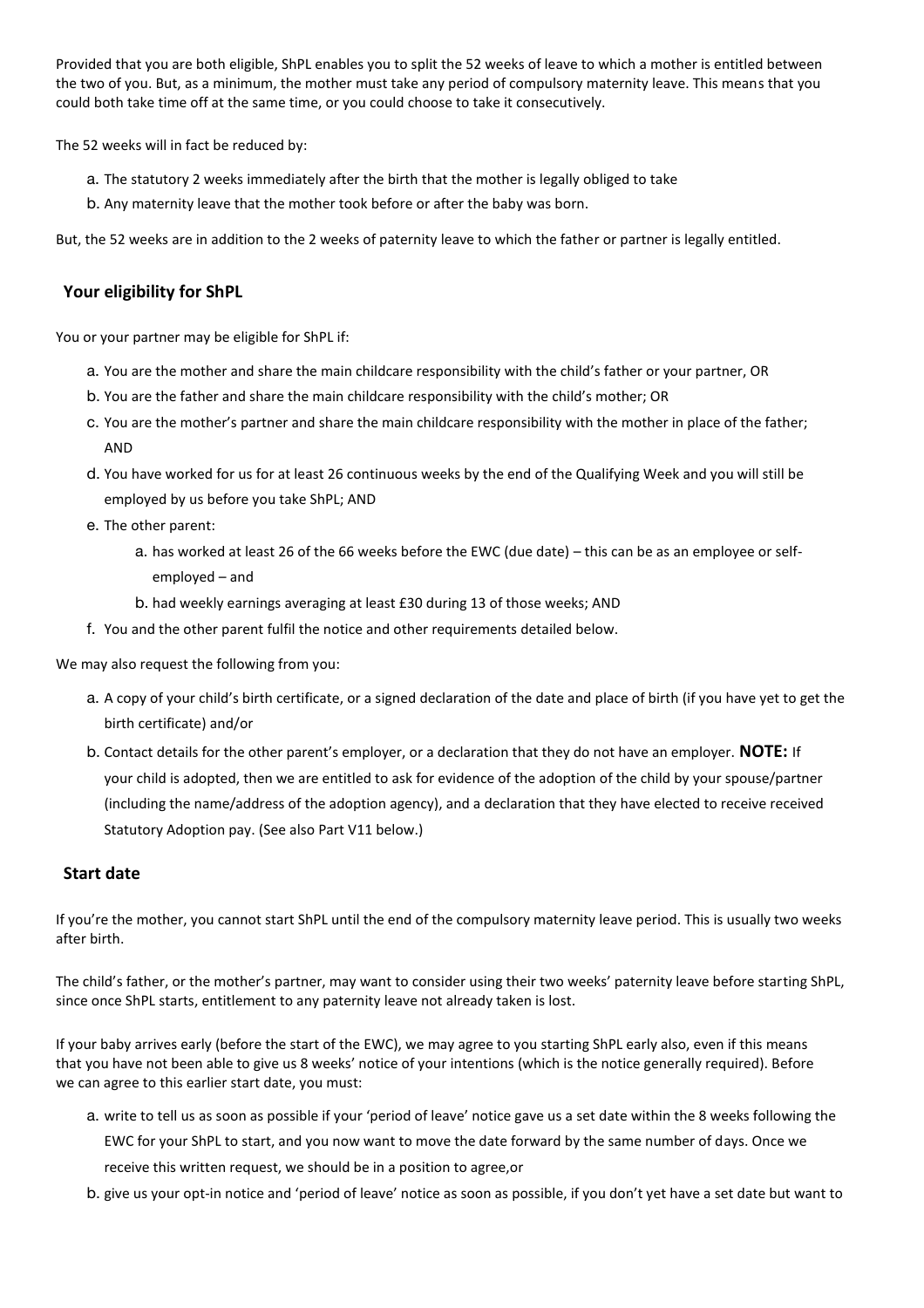take ShPL in the eight weeks following birth and your baby arrives early.

If, however, you had a start date of a set number of days – rather than a set date – after the birth in your 'period of leave' notice, you do not need to do anything. You may start the leave early without further need to notify us.

## **Step 1: Requesting ShPL – the 'ShPL Opt-in Notice'**

There's a fair amount of paperwork involved in requesting ShPL and some important notice periods and deadlines. We have set these out in the sections that follow.

If you have any questions about how this applies in your case, however, please speak with **Jane Deakin** as soon as you can so that we can assist you.

At least 8 weeks before you want the ShPL to begin, you must inform us in writing that you want take this leave (called opting in to the SHPL scheme.)

The written notice must be provided to **Jane Deakin,** and within it, you must include the following details:

- a. Both parents' names
- b. The start and end dates of the mother's maternity leave (or the SMP or MA start and end dates, if the mother is not eligible for maternity leave)
- c. How many weeks of ShPL is available (52 weeks minus maternity leave, SMP or MA already taken by the mother, or due to be taken)
- d. How many weeks ShPL you intend to take and how many the other parent will take.(You can change this by telling us in writing, and you do not have to take your full allowance.)
- e. The total Statutory Shared Parental Pay (**ShPP**) available (39 weeks minus the number of weeks of SMP or MA already taken, or due to be taken)
- f. How many weeks of the ShPP available is to be allocated to you, and how many to the other parent.(You can change this by writing to us, and you do not need to use all your allocation.)
- g. The arrangements for leave you want to take, with start and end dates for each block of leave.(Although this is not binding, it will help us if you give us as much information as possible.)
- h. Signed declarations from both you and the other parent that you are both eligible to claim ShPL and ShPP.

## **Step 2a: cutting short maternity leave – the 'curtailment notice'**

If you're the child's mother, then at the same time as you supply the ShPL opt in notice, (i.e. at least 8 weeks before you want to take up the ShPL), you must also provide **Jane Deakin** with written notice that you intend to bring your maternity leave to an end.

This written notice is called a 'curtailment notice' and must clearly state the date on which you intend your maternity leave to end. That date cannot be any earlier than 2 weeks after your baby is born.

We must receive this curtailment notice or you will not be able to take ShPL.

## **Step 2b: written declaration where your partner is taking the ShPL**

If it is your partner taking the ShPL, you must provide **Jane Deakin** with a written declaration that their employer has received an ShPL opt-in notice from your partner, and that all the necessary declarations have been made.

Your partner may be able to take ShPL from their employer before your maternity leave ends, but only if: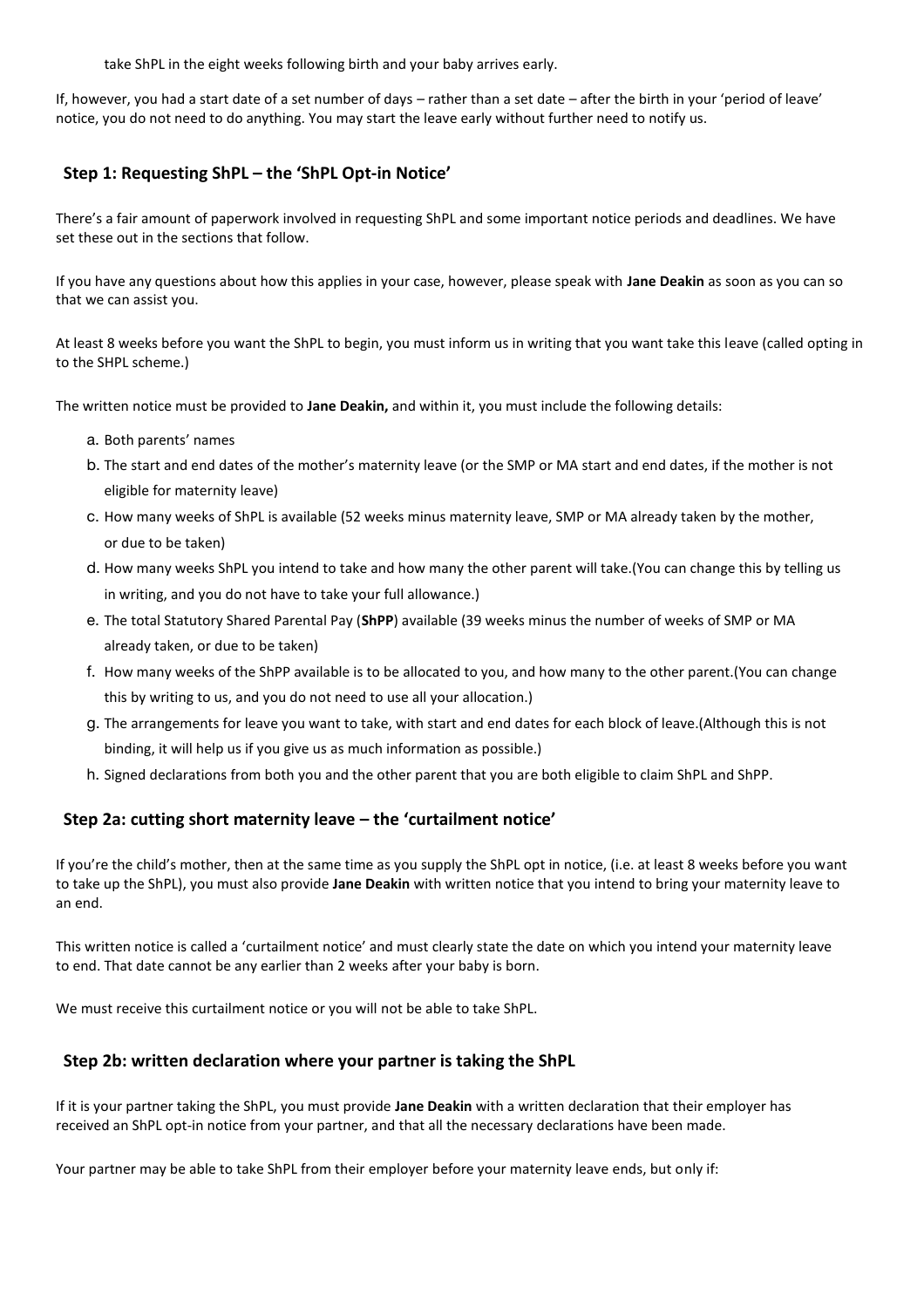- a. we have received your curtailment notice to end your maternity leave and/or your SMPor
- b. you have given the benefits office a curtailment notice ending your Maternity Allowance (MA) or
- c. you have returned to work.

#### **The legal status of curtailment notices and whether you can revoke one**

Curtailment notices are legally binding and cannot usually be revoked. You can only revoke one if:

- a. you are still on maternity leave and it has not yet finished AND
- b. you meet one of the following applies:
	- a. You find out that neither you nor the other parent is eligible for ShPL or ShPP. (If this happens, you can revoke the curtailment notice by writing to us any time up to eight weeks after it was given.)
	- b. The curtailment notice was issued before the birth of your baby, and you are revoking it in writing within the six weeks after the birth
	- c. The child's other parent has died.

If you choose to revoke a curtailment notice, you cannot opt back into the scheme you've revoked, except if you have provided the notice to us before the birth and it is revoked in writing within 6 weeks after the birth.

### **Step 3: actioning the ShPL**

If you've followed the steps above, you've now opted into the ShPL scheme.

Next, you need to provide us with what's called 'a period of leave notice', so that you can get that time booked off.

Ideally, we recommend that you provide us with this notice at the same time as the ShPL opt-in notice and the curtailment notice, but in any event, you should provide it at least 8 weeks before you want the first period of ShPL to begin.

Within the 'period of leave' notice itself, you can either give us specific dates or the number of days after the birth that you want ShPL to start and finish.

You may prefer the second option if the father intends to take paternity leave as soon as the baby is born and wants ShPL to run on from it.

You must take ShPL in blocks of at least one week at a time and you are automatically entitled to take a single continuous block of ShPL.

We will also consider any request for separate (alternating) blocks of ShPL, on the basis of the following:

- a. You may lodge up to 3 'period of leave' notices, which may allow you to take up to three separate ShPL blocks with periods at work in between.If you later reschedule or cancel one of the blocks, it nevertheless counts towards your three notices. A cancellation will cause any agreed right to take up that particular block of time to expire.
- b. You should discuss your proposed intentions with **Jane Deakin** as early as possible and before you submit your formal 'period of leave' notice. This will make it easier for us to consider allowing you to take ShPL in more than one block and to take steps, if we are able, to accommodate it within the business.
- c. You must ensure that we have the necessary detail of these proposed alternating, separate blocks of leave in your period of leave notice. We will then:

a. either agree immediately to your request, or

b. we will start a discussion period with you that will last for up to two weeks.

If we reach agreement, we will confirm this in writing before the end of that two-week period. If are unable to agree, you can take all the ShPL you asked for in one continuous block, beginning on the start date you gave us in your notice.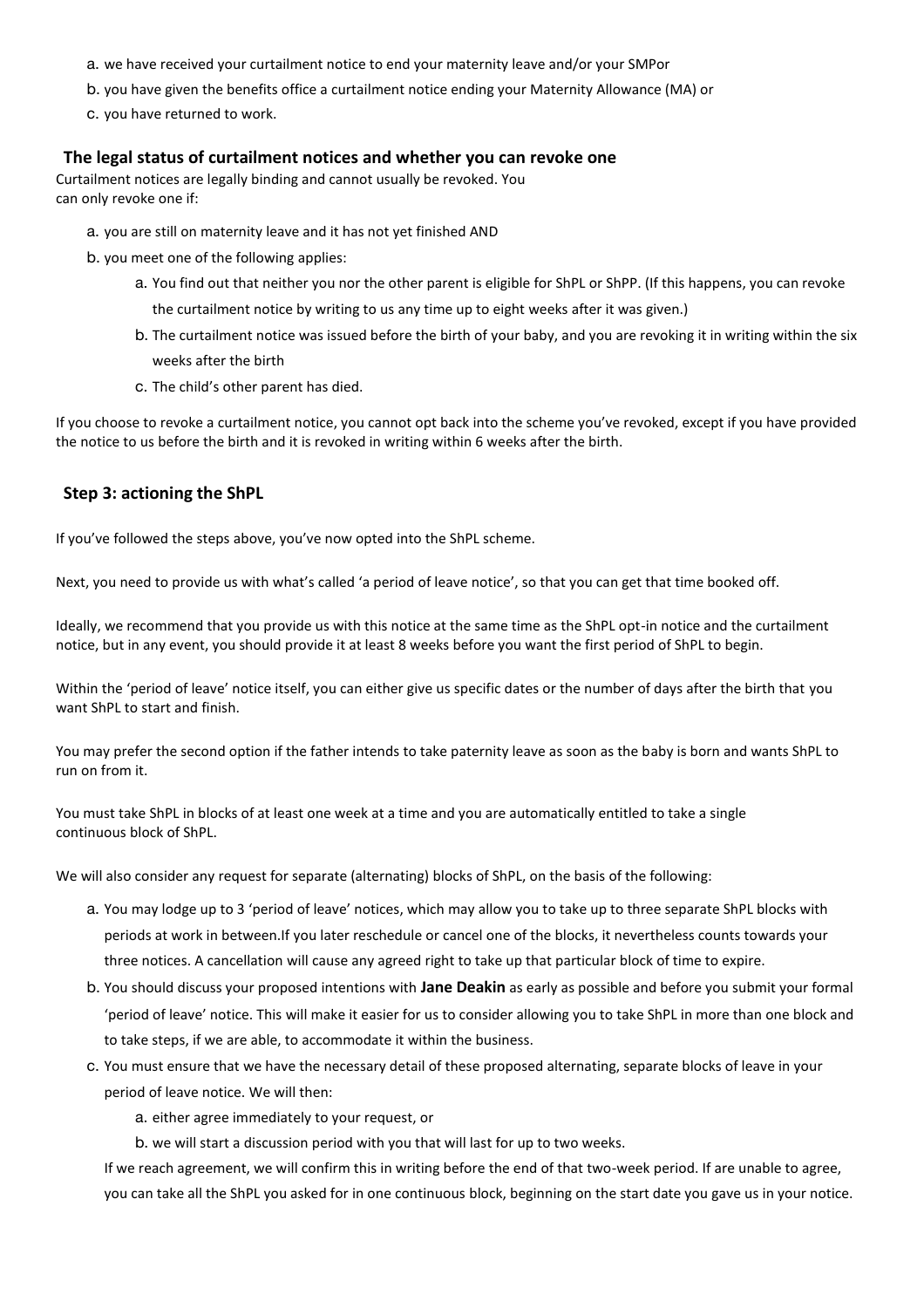For example, if you asked for three separate three-week periods, you can combine them into one continuous 9-week leave period.

- d. As an alternative to (c) above, if we do not immediately agree to what you have proposed, the following approach could also be followed during the 2-week discussion period:
	- a. You choose a new start date and inform us of it within 5 days of the 2-week discussion period ending.The new date has to be at least eight weeks after the start date of the first of the blocks you asked for, or
	- b. You withdraw the period of leave notice and inform us within 2 days of the 2-week discussion period ending. This will not be counted as a 'period of leave' notice, and you are free to submit a fresh one

## **Changing ShPL arrangements, once they've been agreed**

Requests for changes must be made in writing to **Jane Deakin** and made within the relevant statutory time frames, as follows:

- a. Cancelling a period of ShPL: must be requested at least eight weeks ahead of the relevant block start date
- b. Changing a start date for a period of ShPL: must be requested at least eight weeks before whichever is the earlier of the original and new start dates
- c. Changing the end date for a period of ShPL: must be notified to us at least eight weeks before whichever is the earlier of the original or new end dates
- d. Combining blocks of ShPL into one continuous period: you will need to give us the new start or end date, whichever is relevant, within 8 weeks.
- e. Splitting a continuous period of ShPL into two or more periods separated by periods at work: you will need to tell us the new start or end date.

We may not be able to agree, but we will consider your request as if you had asked for separate blocks of ShPL in the first place.

If you request a change to, or cancellation of, a block of leave, we will count this as one of your three 'period of leave' notices, unless your request is triggered by one of the 3 exceptions to this legal rule:

- a. You're requesting the change because your baby was born earlier or later than the EWC
- b. You're cancelling a request for separate blocks of leave within two days of the two-week discussion period ending
- c. We ask you to make the change.

## **Statutory Shared Parental Pay (SSPP) – what do you get?**

When you give us your 'period of leave' notice (or notices), you must notify us that you intend to claim ShPP while you are on ShPL.

(You can also write to us at least 8 weeks before the date you want us to start paying your ShPP, if you have not already told us in a 'period of leave' notice.)

We will pay you Statutory Shared Parental Pay for up to 39 weeks of ShPL, provided that:

- a. You have at least 26 weeks' continuous employment with us at the end of the Qualifying Week (the 15 week before the EWC, i.e. the due date), and
- b. Your average earnings are not less than the lower earnings limit set each tax year.

We will pay this at the rate set annually by the government, minus any SMP or MA already claimed by either you or your partner.

## **Employee benefits and accruing holiday entitlement**

All of your contractual benefits (except pay) will continue to be available to you, as usual, while you are on ShPL.

Annual leave will continue to accrue at the rate set out in your contract. If your ShPL continues into the next holiday year, any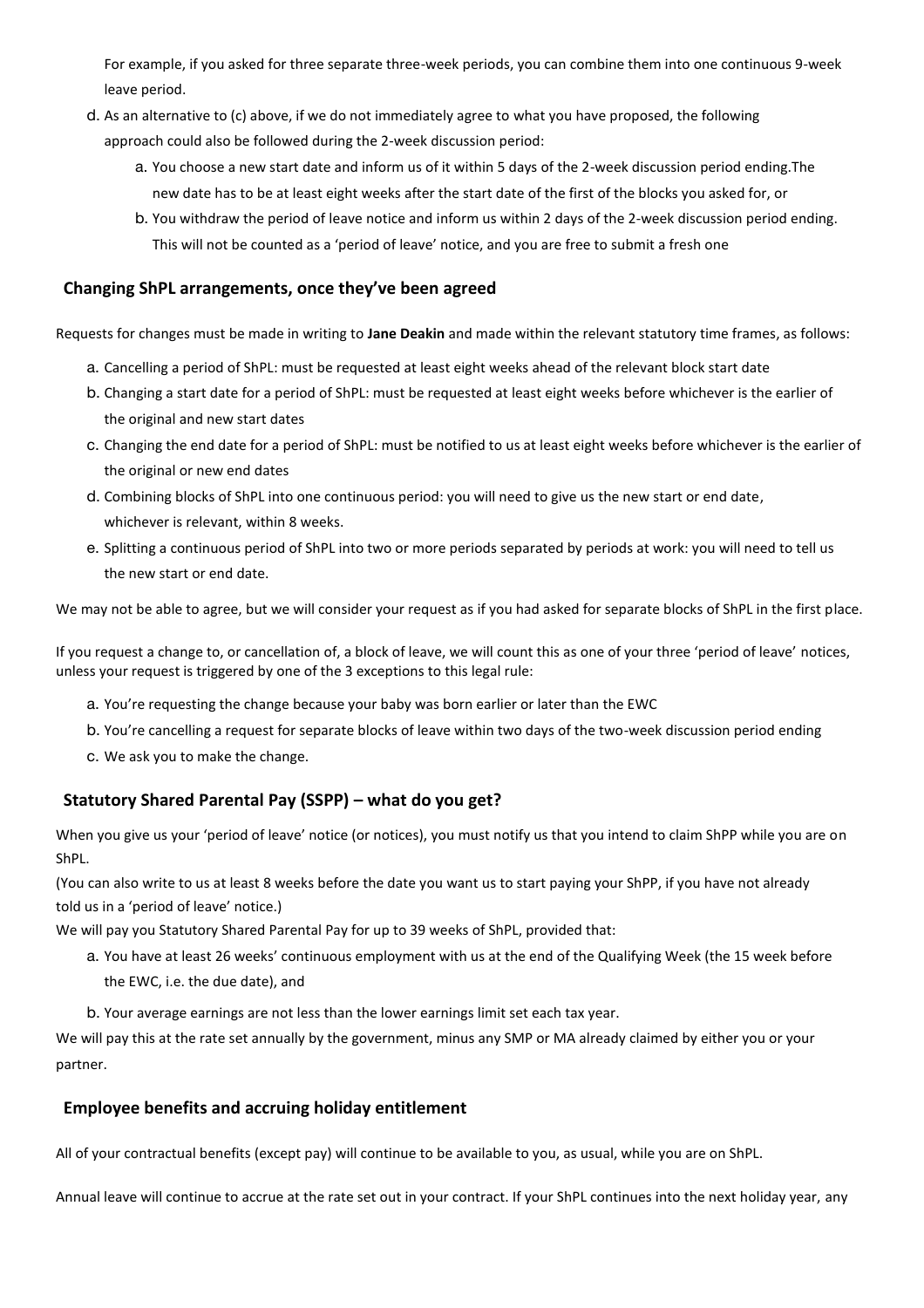holiday entitlement that cannot reasonably be taken before stating your leave may be carried over [and must be taken immediately before returning to work unless your manager agrees otherwise].

If you are due to take any holiday before your ShPL begins, we encourage you to take it, where practical, and if you are the mother, to discuss the taking of it with **Jane Deakin**. All holiday dates are subject to approval by your manager.

## **Keeping in touch – 'SPLIT days'**

During your ShPL leave, we may want to contact you on occasion; for example, so that we can discuss arrangements for your return, ensure that you're kept abreast of new opportunities and/or remind you about training opportunities or ongoing qualification criteria (if relevant).You do not have to consent to this and if you would rather that we did not make this contact with you, please let us know this in writing.

You may also be asked to work during ShPL for up to 20 days. These are known as SPLIT (shared parental leave in touch) days. This includes training sessions and – if you are a woman – is in addition to the 10 Keeping In Touch days you have the option to work during your maternity leave.

You are not obliged to work any of these days and your decision will not affect your right to ShPL. If you do decide to work one or more of them, you will be paid at a rate agreed, in advance of your coming in, with **Jane Deakin**. This rate of pay will also apply if you request to work on any of those 20 days.

## **Extending your ShPL**

If you have unused ShPL entitlement and you want to extend your ShPL, you must tell us in writing by submitting a 'period of leave' notice at least 8 weeks before the date you had intended returning to work.

You won't be unable to extend your ShPL without our agreement if you have already used your three 'period of leave' notices. But you may still be able to take annual leave or to request ordinary parental leave.

## **Planning to return to work – coming back early**

If you decide to return to work from ShPL early, you must give us eight weeks' notice in writing (please provide this to **Jane Deakin**), and specify your proposed new return-to-work date.

By law, you won't be able to end your ShPL early without our agreement, if you have already used your three 'period of leave' notices. We will, however, endeavour to accommodate all reasonable return requests where we are able to do so.

### **Planning to return to work – same job entitlement?**

When you come back to work, you're legally entitled to resume the same job with the same employment terms that you had before going on ShPL.

Under certain circumstances, however, it may not be reasonably practical for you to resume your previous role. Where that is the case, we may place you in another appropriate post with no less favourable terms and conditions.

We would only do this if:

- a. Your ShPL, plus any maternity or paternity leave, taken amounts to more than 26 weeks, irrespective of whether or not it was taken consecutivelyOR
- b. Your ShPL was taken consecutively, before or after more than four weeks of 'ordinary parental leave' (defined in more detail in its own section below).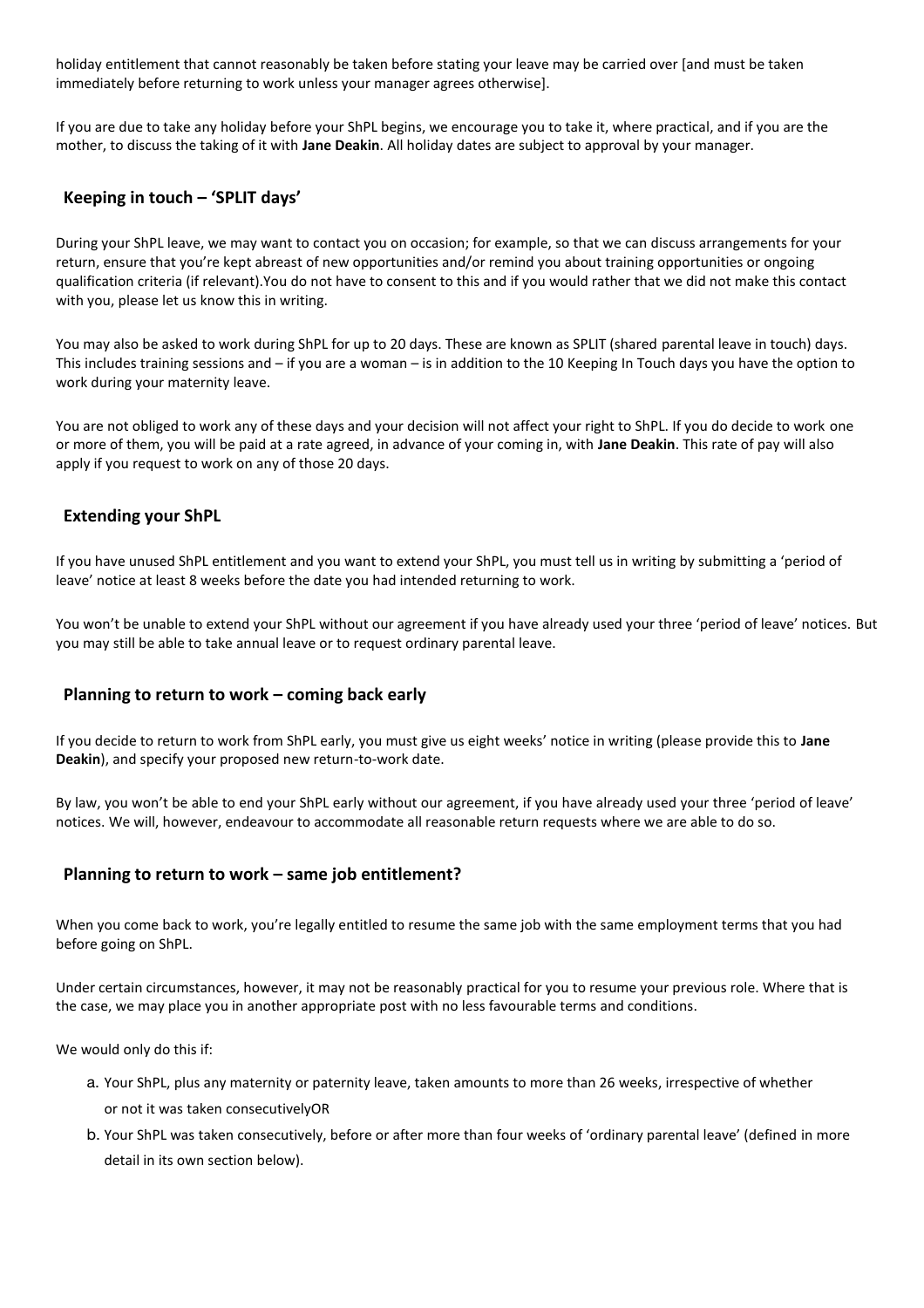### **Flexible working requests**

Please refer to our Flexible Working Policy if you want to make a flexible working request.

We encourage you to make this request as early as possible, because that allows us time to properly consider it.

### **Deciding not to return to work**

If you decide not to come back to work after ShPL, you must inform us in writing as soon as possible. Your employment contract contains the directions you must follow when giving us that written notice.

### **If you are the mother and returning to work poses a risk to you**

Some types of job may pose a potential risk to an employee's health and safety as a new mother or because they are breastfeeding.

If your job is identified as one of these roles, we will notify you and you can rest assured that we will take all reasonable measures to eliminate those risks.

If you have any concerns about your health and safety, you should speak to **your manager.**

### **Back at work**

We are committed to making your return to work as smooth as possible for you. As soon as you return, **your manager** will meet with you to discuss what has happened in your absence and ensure you're up to date and that you feel included.

If you are the mother, you will also have the opportunity to talk about other matters, such as breastfeeding**,** or arrangements to enable you to express milk during working hours.

## **Part 6 : Unpaid Parental Leave**

Unpaid Parental Leave is a form of statutory **unpaid** leave that is available to some working parents in addition to statutory maternity, paternity and adoption leave (and since April 2015), shared parental leave. The age limits for children in respect of whom parental leave can be taken is until a child's 18th birthday.

Unpaid Parental Leave can be flexible in terms of the time at which it is taken and the way in which the total leave entitlement may be split up into a number of shorter periods (unlike arrangements for maternity, paternity or adoption leave).

### **Your entitlement to unpaid parental leave – and what it is**

Parental leave is available to birth and adoptive parents and also to anyone who has, or expects to have, parental responsibility for a child. The right applies in respect of each child: an employee with one qualifying child may normally take 18 weeks' leave, an employee with two children would be entitled to 36 weeks' leave in total.

Each parent is entitled to take 18 weeks' parental leave for each child. The right is a personal one; it cannot be transferred from one parent to another.

The leave should be used only for the purpose of caring for a child.

To take parental leave, an employee must, at the time the leave is to be taken, satisfy both of the following: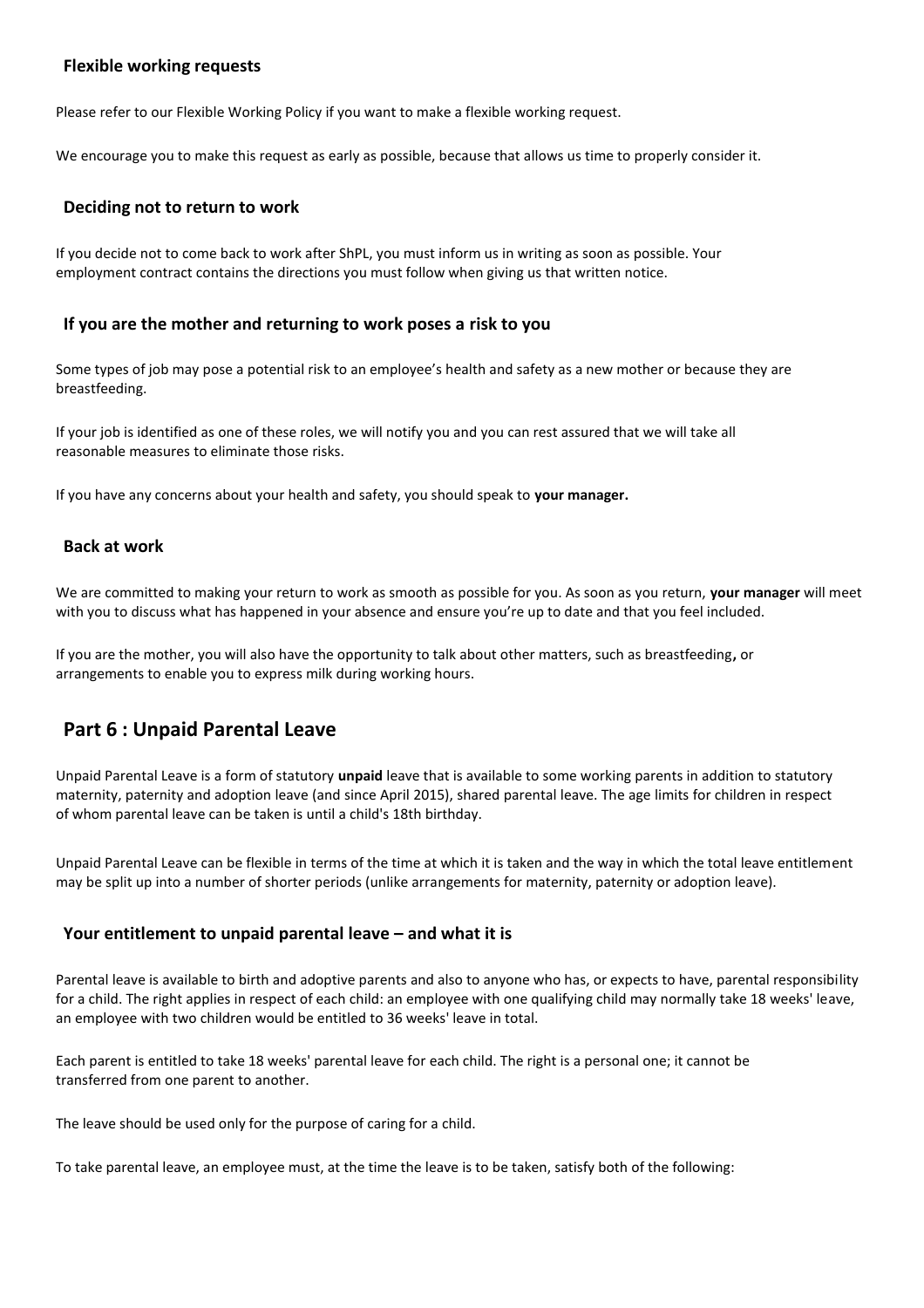- a. have been continuously employed for a period of not less than one year, and,
- b. have, or expect to have, responsibility for a child.

You cannot take less than a week at a time, unless the child is disabled.

The leave can be taken at any time until a child's 18th birthday. It cannot be taken after that.

Eligibility for unpaid parental leave

To be eligible for this leave, you must:

- a. already have or expect to have responsibility for a child. (Those eligible include the registered father and anyone else with formal parental responsibility for the child.)
- b. have worked for us for at least a year
- c. intend using the leave only to care for the child, or otherwise spend time with them.

### **Taking the leave**

You must give **Jane Deakin** 21 days' notice that you intend to take parental leave. We endeavour to meet all requests for parental leave, but it is possible that we might need to rearrange your dates if your absence would disrupt our business by, for example, leaving us short-staffed.

If your leave has to be postponed because of this, we will tell you why in writing within 7 days of your request and we will propose new start and end dates that can then be agreed with you.

#### **Requests to postpone the leave**

We are unable to postpone parental leave if you have asked us for it to start immediately after a child's birth or adoption.

We are also unable to postpone parental leave beyond six months, or if that postponement would extend after the child's 18 birthday.

### **Employee benefits and accruing holiday entitlement**

All of your contractual benefits (except pay), will continue to be available to you, as usual, while you are on maternity leave.

You will also continue to accrue holiday entitlement in the normal way. If you are due any holiday before your maternity leave begins, we encourage you to take it where practical.

### **Returning to work**

You're legally entitled to resume the same job with the same employment terms that you had before going on parental leave following:

- a. unpaid parental leave for an isolated period of four weeks or less
- b. unpaid parental leave for a period of four weeks or less which was the last of two or more consecutive periods of statutory leave and did not include:
	- a. any period of parental leave of more than four weeks; or
	- b. any period of statutory leave which, when added to any other period of statutory leave (excluding parental leave) taken in relation to the same child, means that the total amount of statutory leave taken in relation to